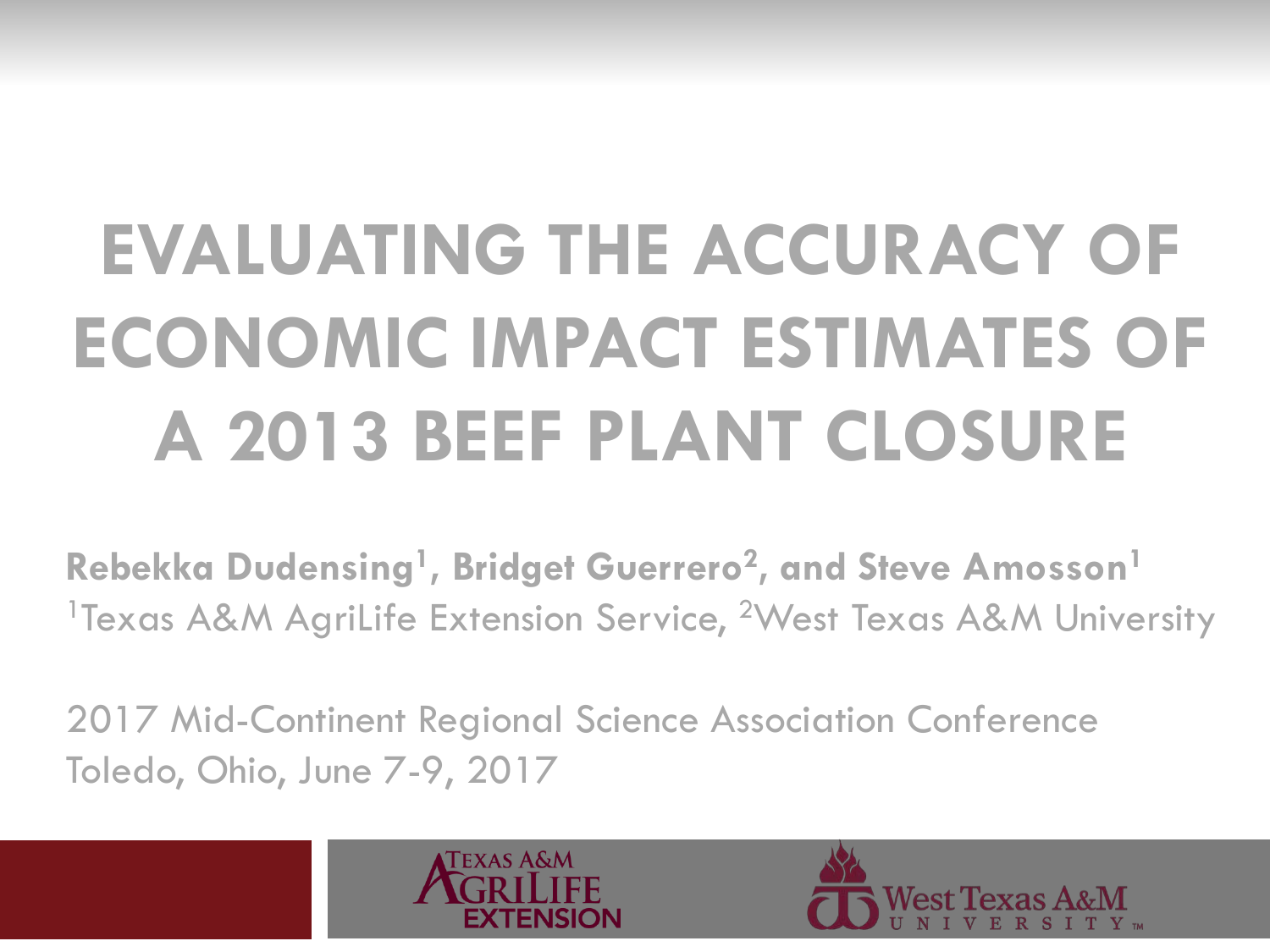#### Cargill Plant Closure

- In January 2013, the Plainview, Texas Cargill meat-packing plant announced its closure, resulting in losses of
- □ 2012 sales of \$1.67 Billion per ReferenceUSA
- $\Box$  2,000+ direct jobs
- $\Box$  equivalent to 13% of the labor force in Hale County, where most employees lived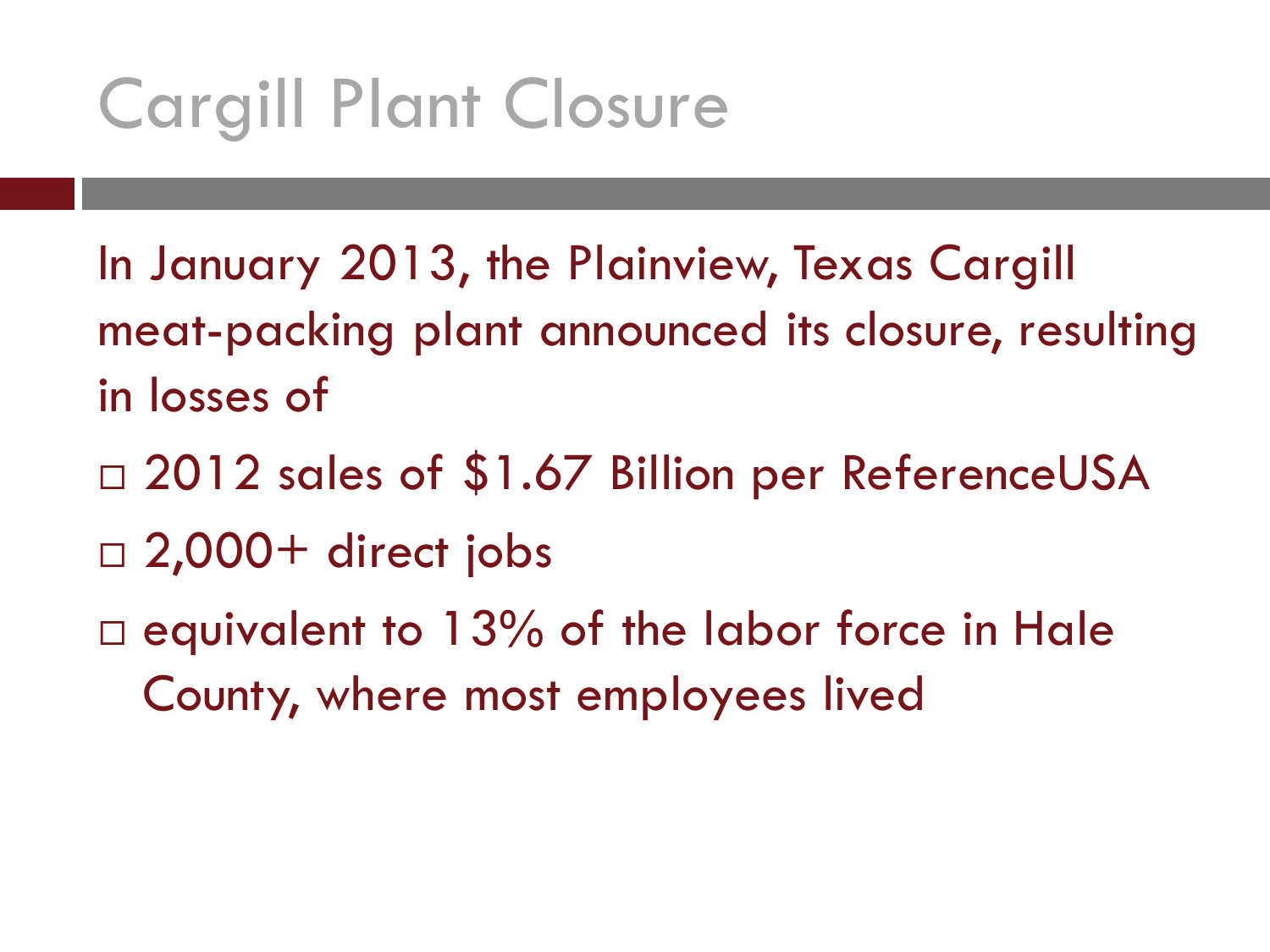#### Methods

#### Goals:

- Build policy-relevant understanding and reduce fear **E** Accurate but conservative
- □ Account for labor from surrounding counties
	- Estimate employees by county of residence
	- Remove induced effects from nonlocal labor
- Prevent double counting of beef production losses
	- Cattle numbers were already down, wrong to double count
	- Zeroed local beef purchases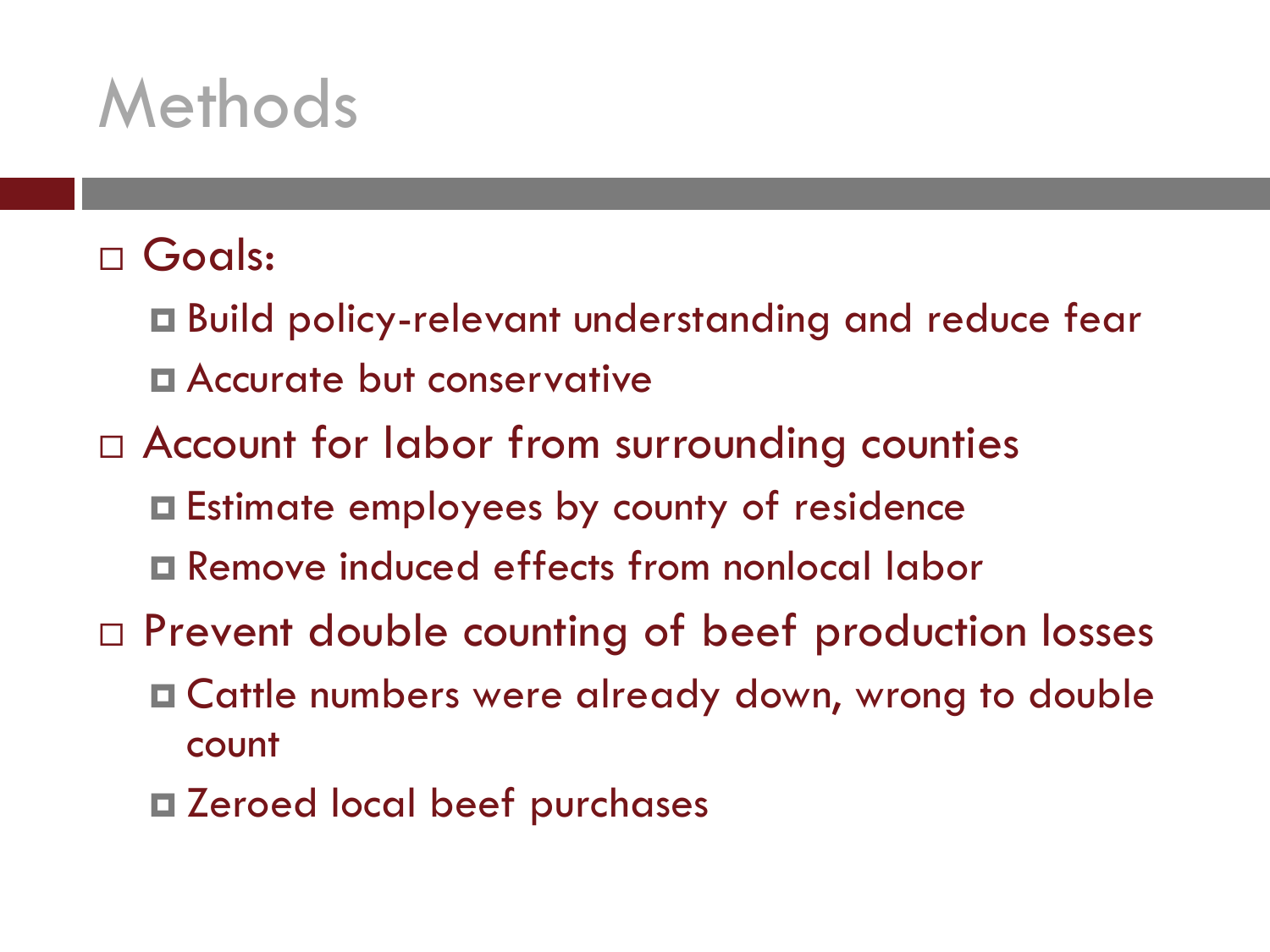#### Estimated direct employment and labor income losses by county

| County                | <b>Employment</b> | <b>Labor Income</b> |
|-----------------------|-------------------|---------------------|
| Castro                | 8                 | \$224,448           |
| Floyd                 | 58                | \$1,627,248         |
| <b>Hale</b>           | 1,462             | \$41,017,872        |
| Lamb                  | 40                | \$1,122,240         |
| Swisher               | 50                | \$1,402,800         |
| <b>Other Counties</b> | 538               | \$15,094,128        |
| <b>Total</b>          | 2,156             | \$60,488,736        |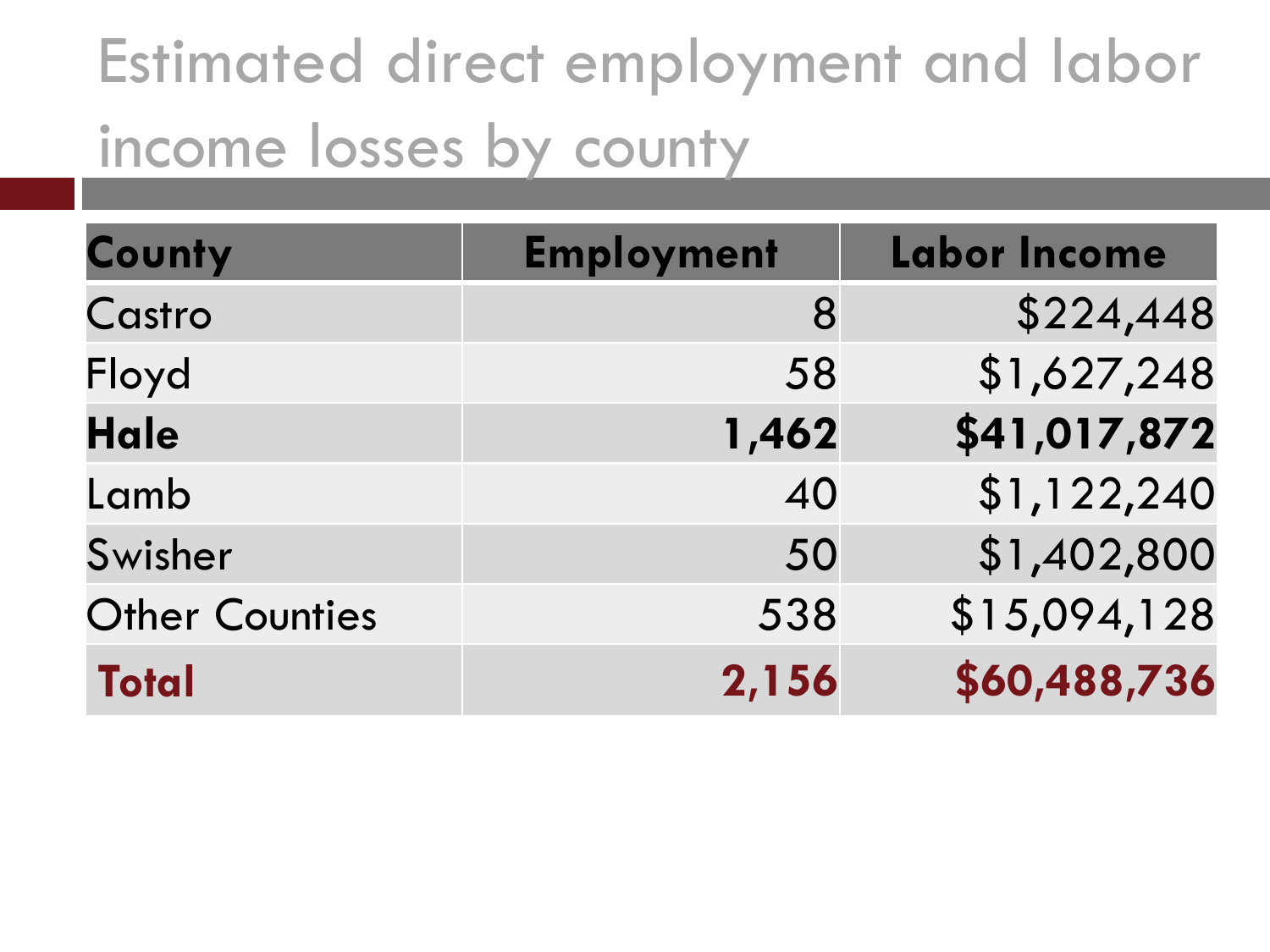#### Estimated Impacts

| Impact<br><b>Type</b>          | Output    | <b>Value Added Labor Income</b> |                     | Employm<br>ent    |
|--------------------------------|-----------|---------------------------------|---------------------|-------------------|
| <b>Direct</b><br><b>Effect</b> | \$866.6 M | \$199.0 M                       | \$45.7 <sub>M</sub> | 1,462.00          |
| Indirect<br><b>Effect</b>      | \$132.9 M | \$63.9 M                        | \$39.8 M            | 767.4             |
| Induced<br><b>Effect</b>       | \$36.9 M  | \$22.1 M                        | \$11.7 M            | 366               |
| Total<br><b>Effect</b>         | \$1.0 B   | \$285.9 M                       |                     | \$97.2 M 2,595.40 |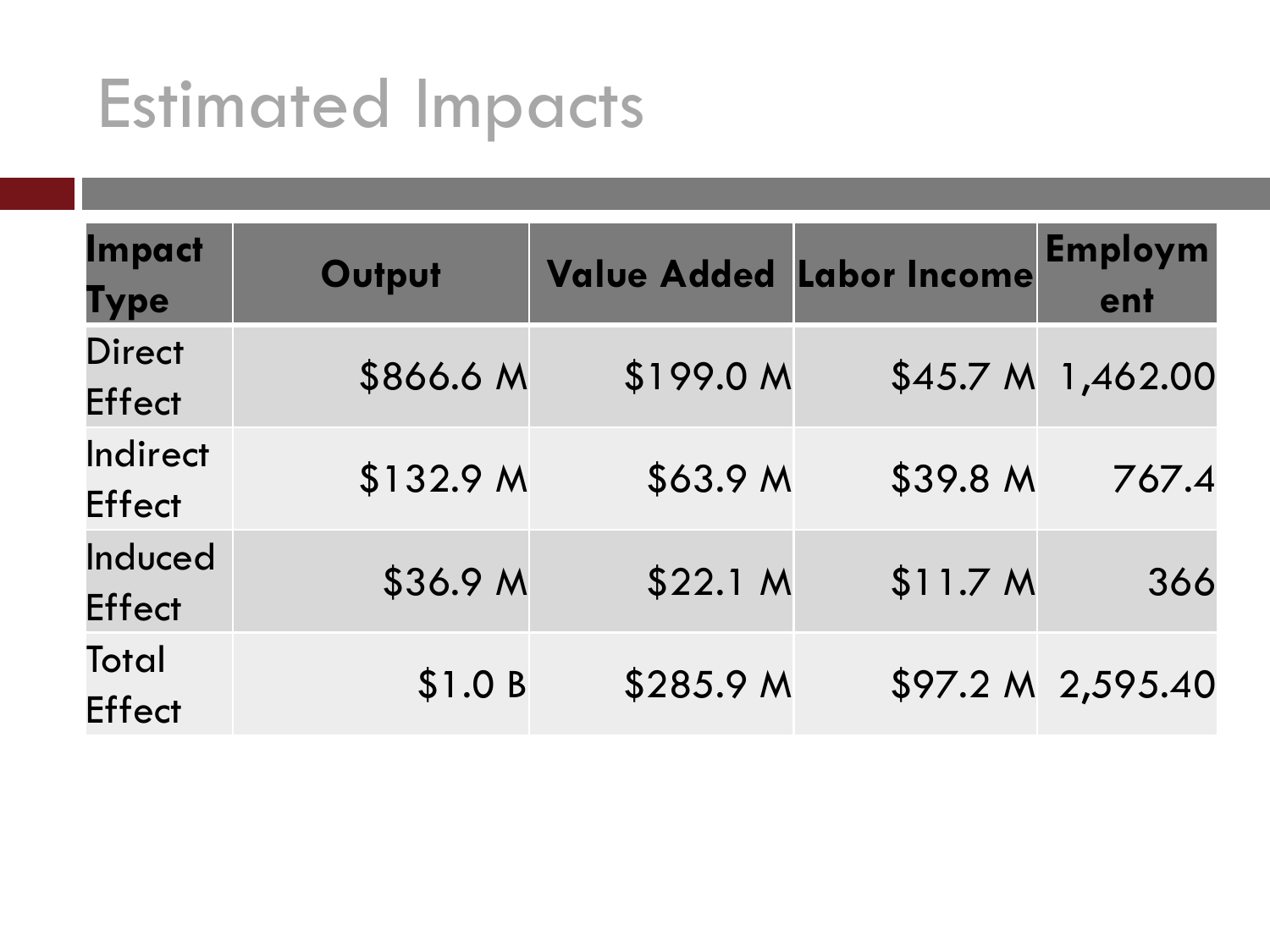#### Ability to Validate Results

- □ Large loss in a small economy
- $\square$  Concentrated in a single, identifiable industry
- Sustained/permanent loss
- $\square$  Ongoing interaction with local and regional economic and political leaders to account for both resultant and exogenous activity



**Stronger Economies Together**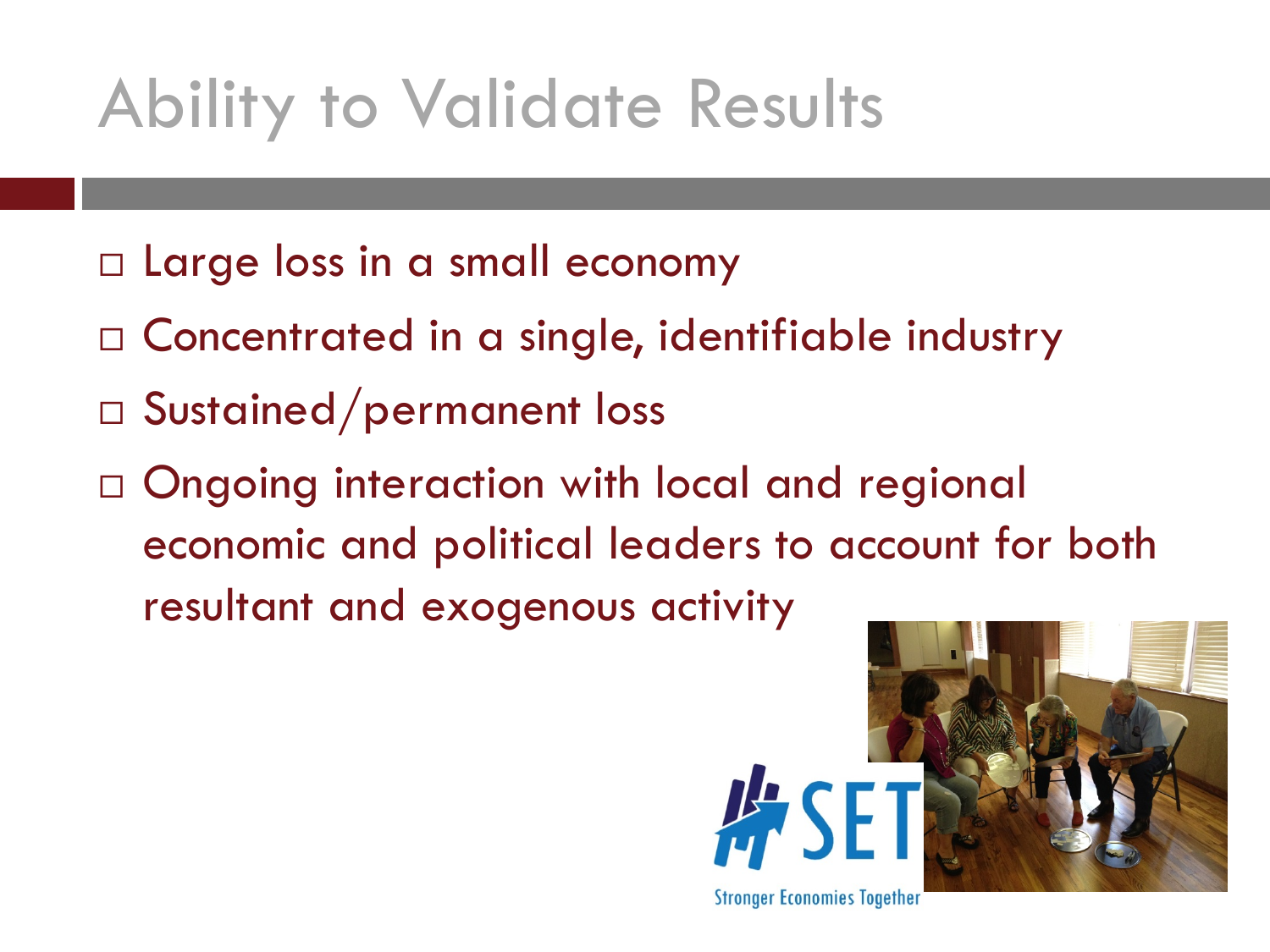#### Hale County Labor (BLS)

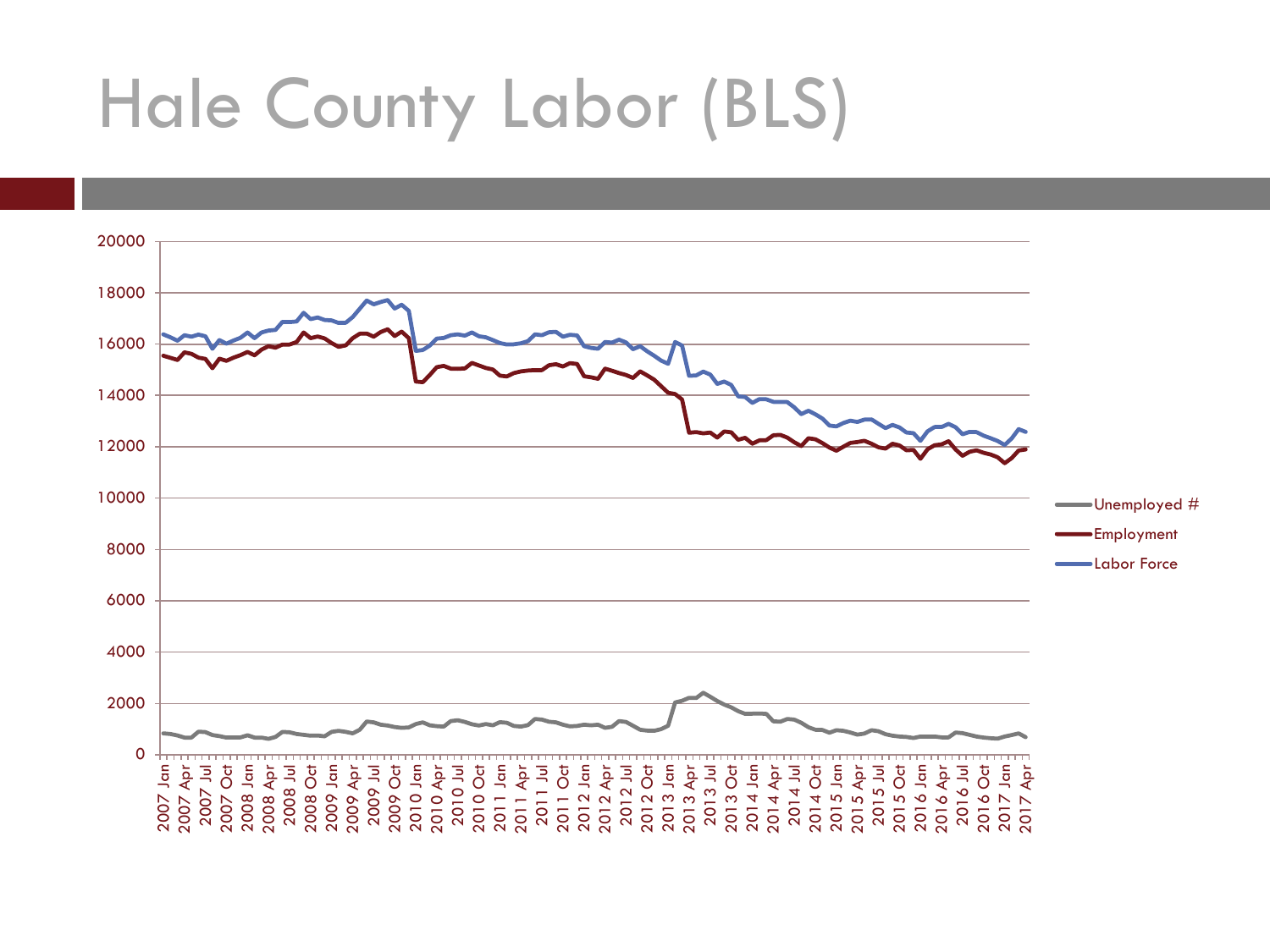#### Population (Census)

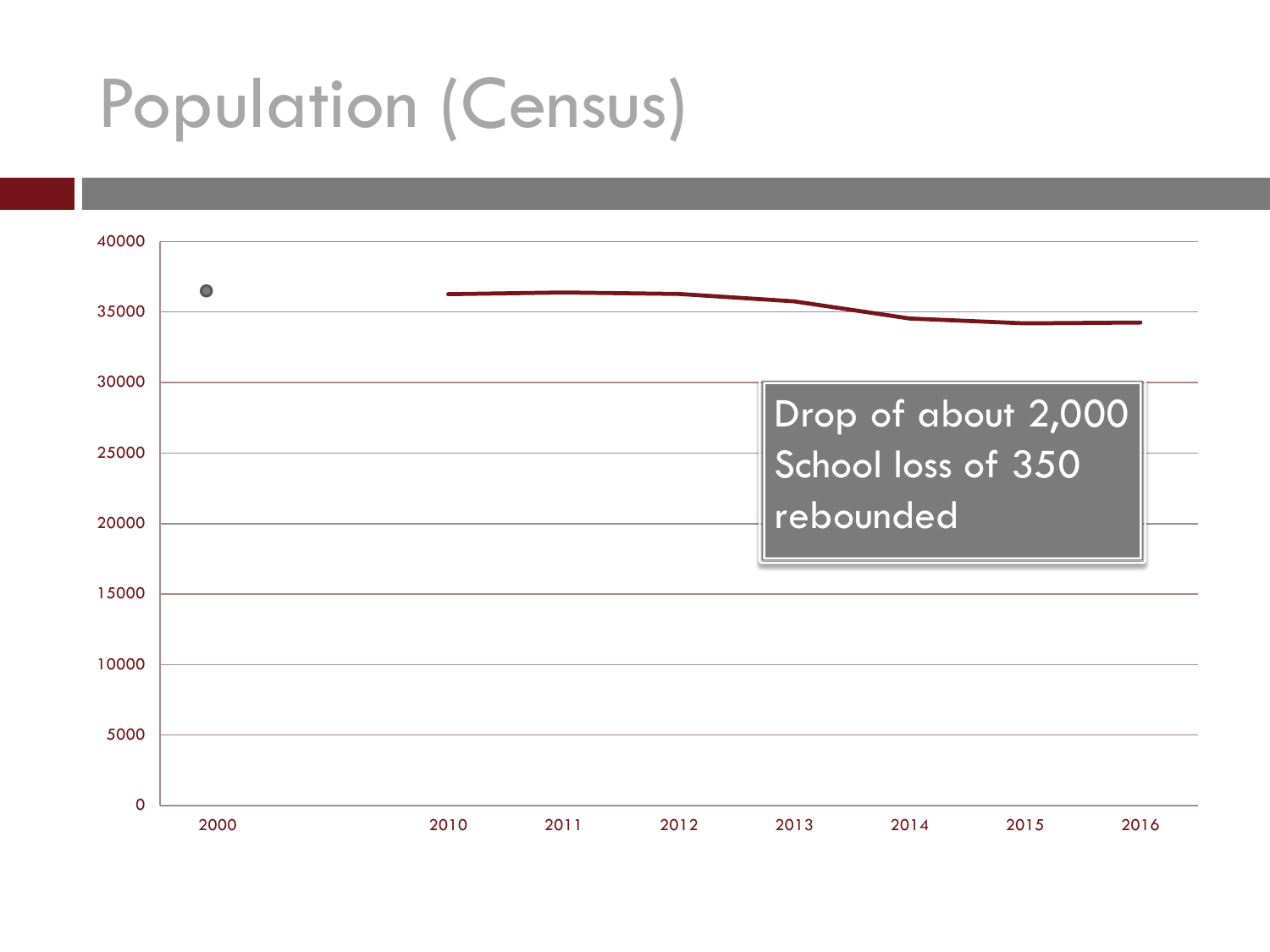#### Hale County Unemployment Rate

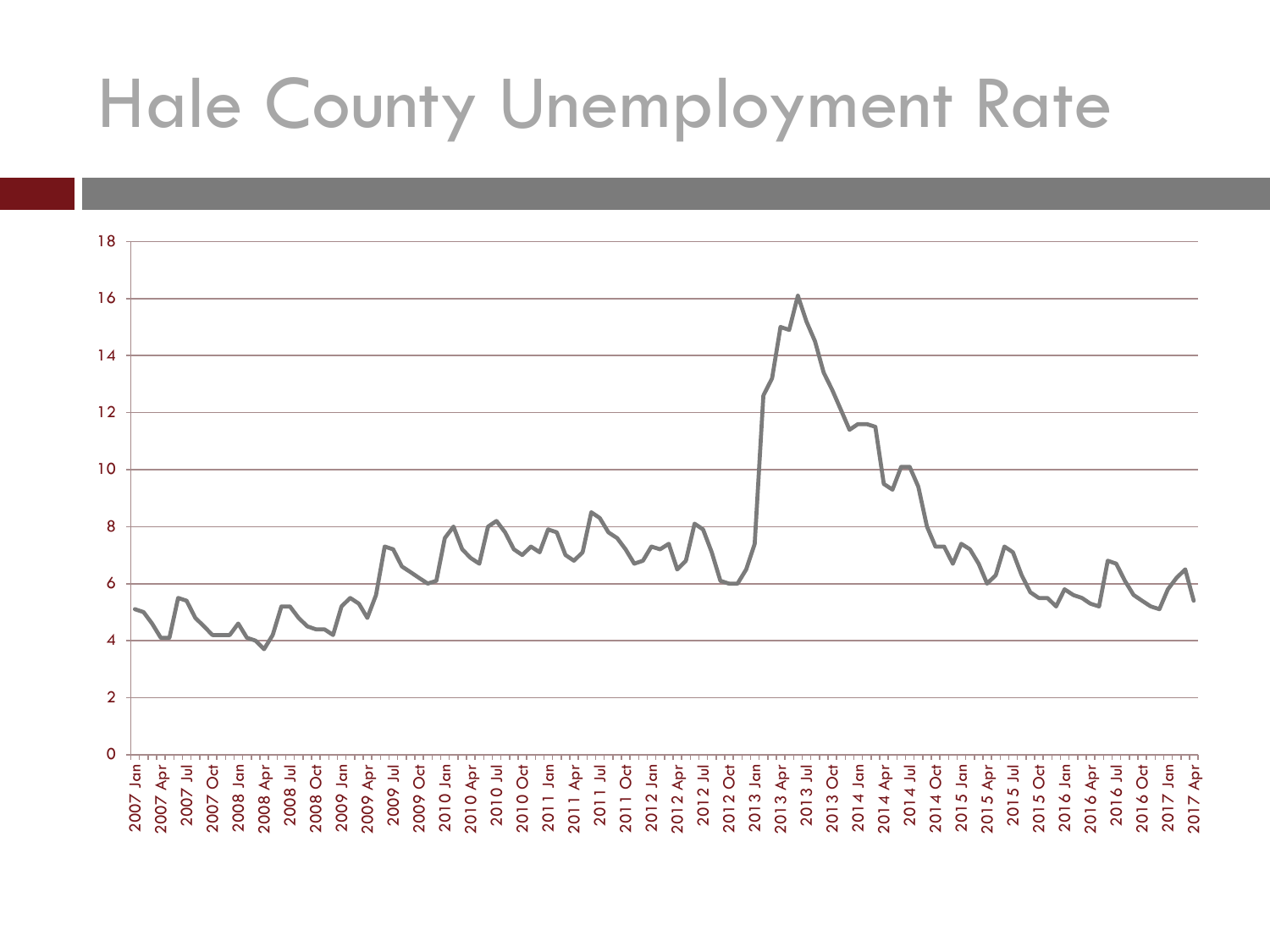#### Employment and Non-employers (CBP)

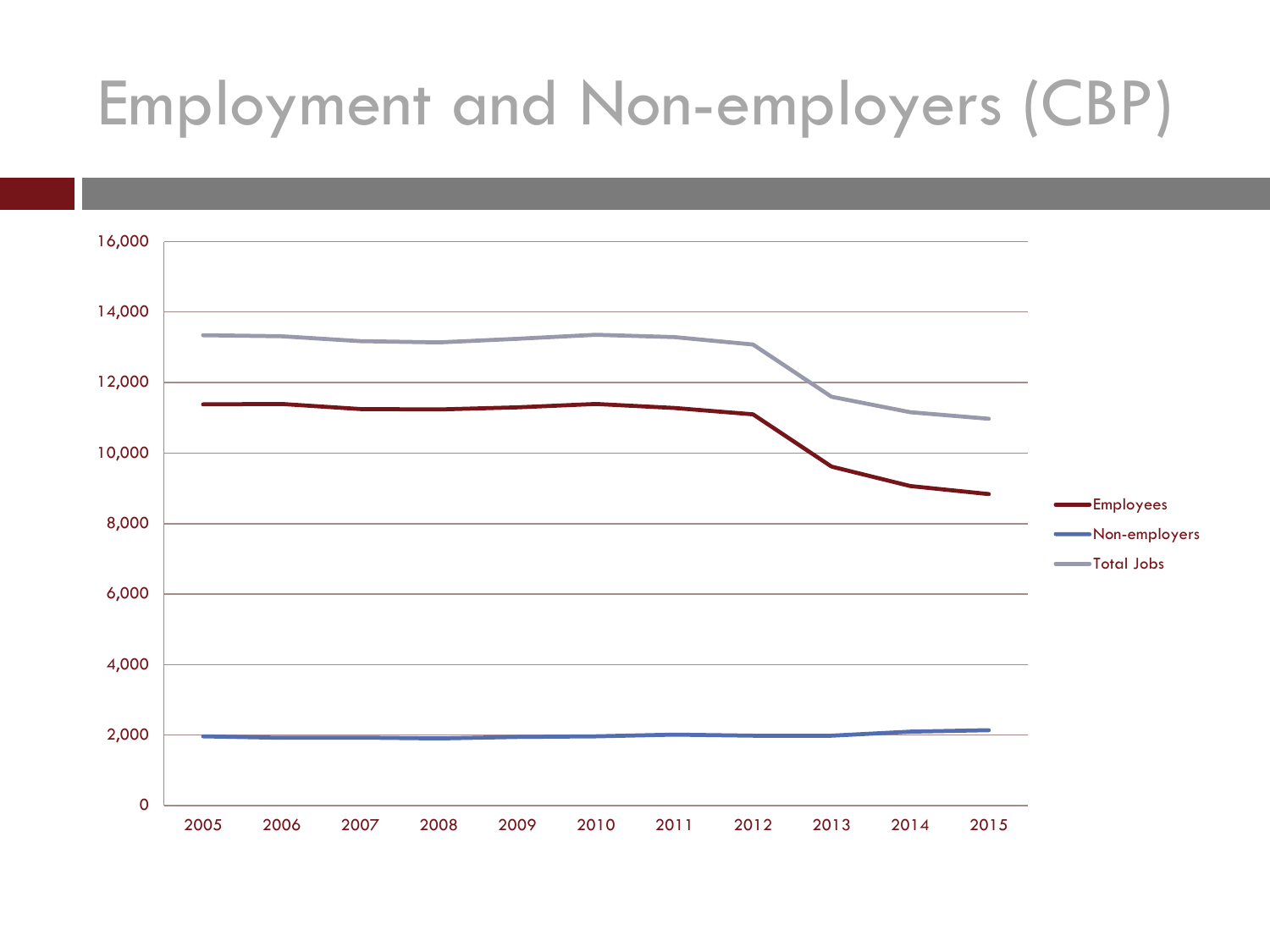#### Comparing estimated and actual employment

- $\Box$  Estimated losses of 2,595 to Hale County
- □ BLS Actual = 2,225 Jan 2013 Dec 2015
- $\Box$  BLS Actual = 2,250 Jan 2013 Mar 2017
- $\Box$  BEA Actual = 2,303 2012 2014
- $\Box$  BEA Actual = 2,185 2012 2015
- $D$  CBP w NE Actual = 2,109 2012 2015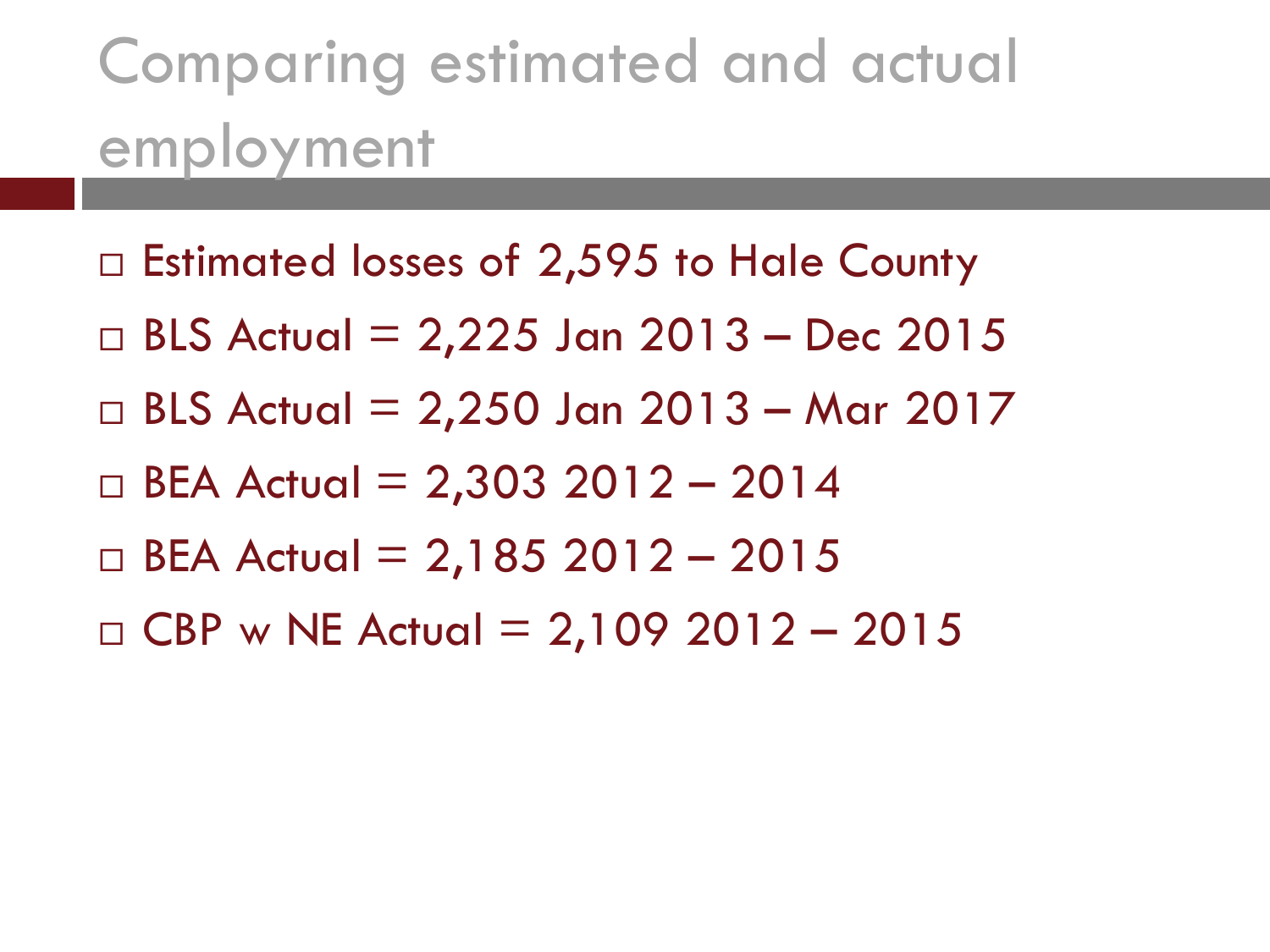#### Comparing estimated and actual employment

- $\Box$  BEA Manufacturing loss = 2,043 2012-2014
- $\Box$  BLS Manufacturing loss = 1,874 2012-2014
- $\Box$  CBP Manufacturing Loss = 1,926 2012-2015

□ Overestimated. But partially offset by new car dealership cluster, wind distribution, and hospital expansion. So probably not too bad.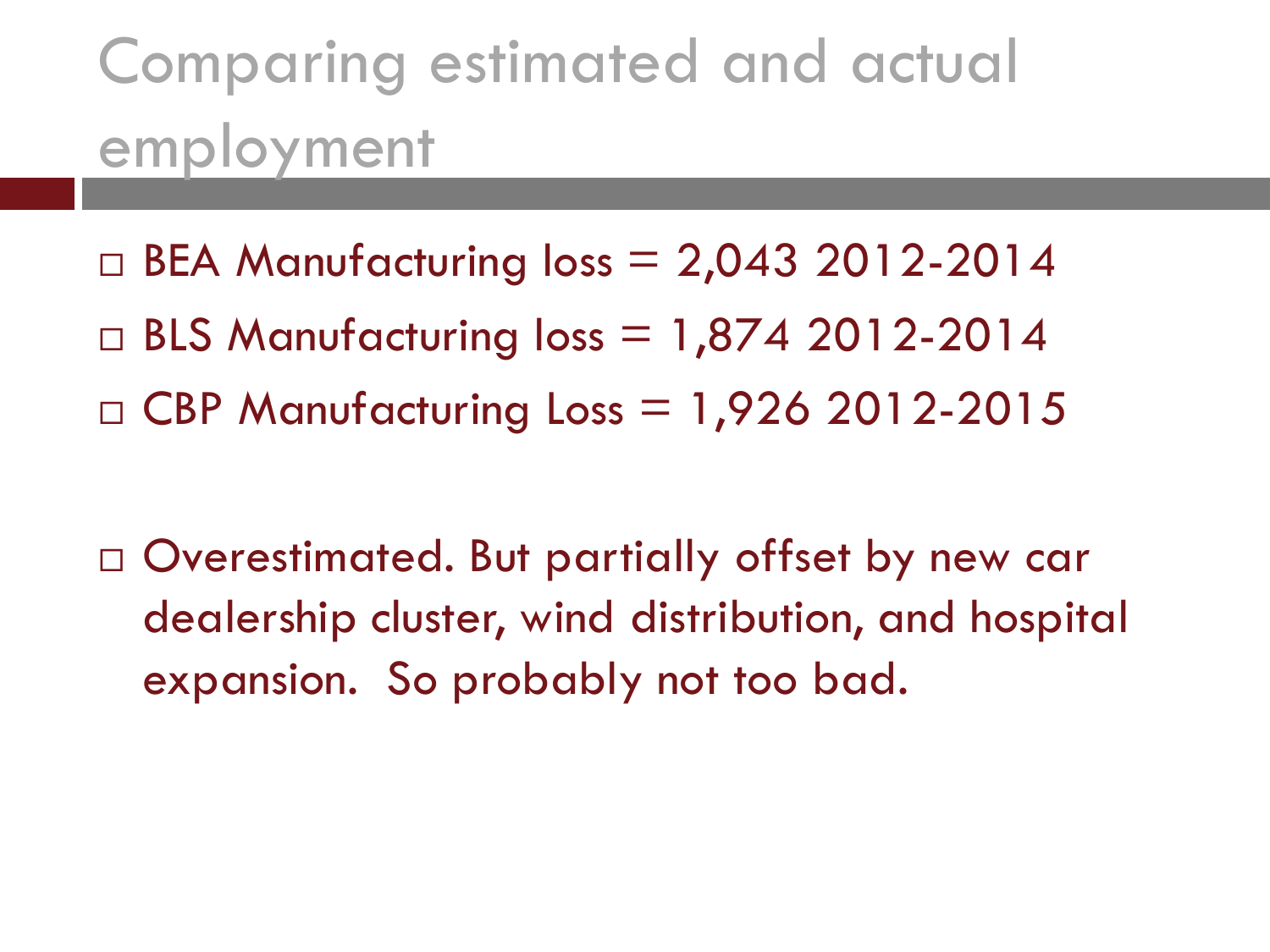#### Personal Income (BEA)

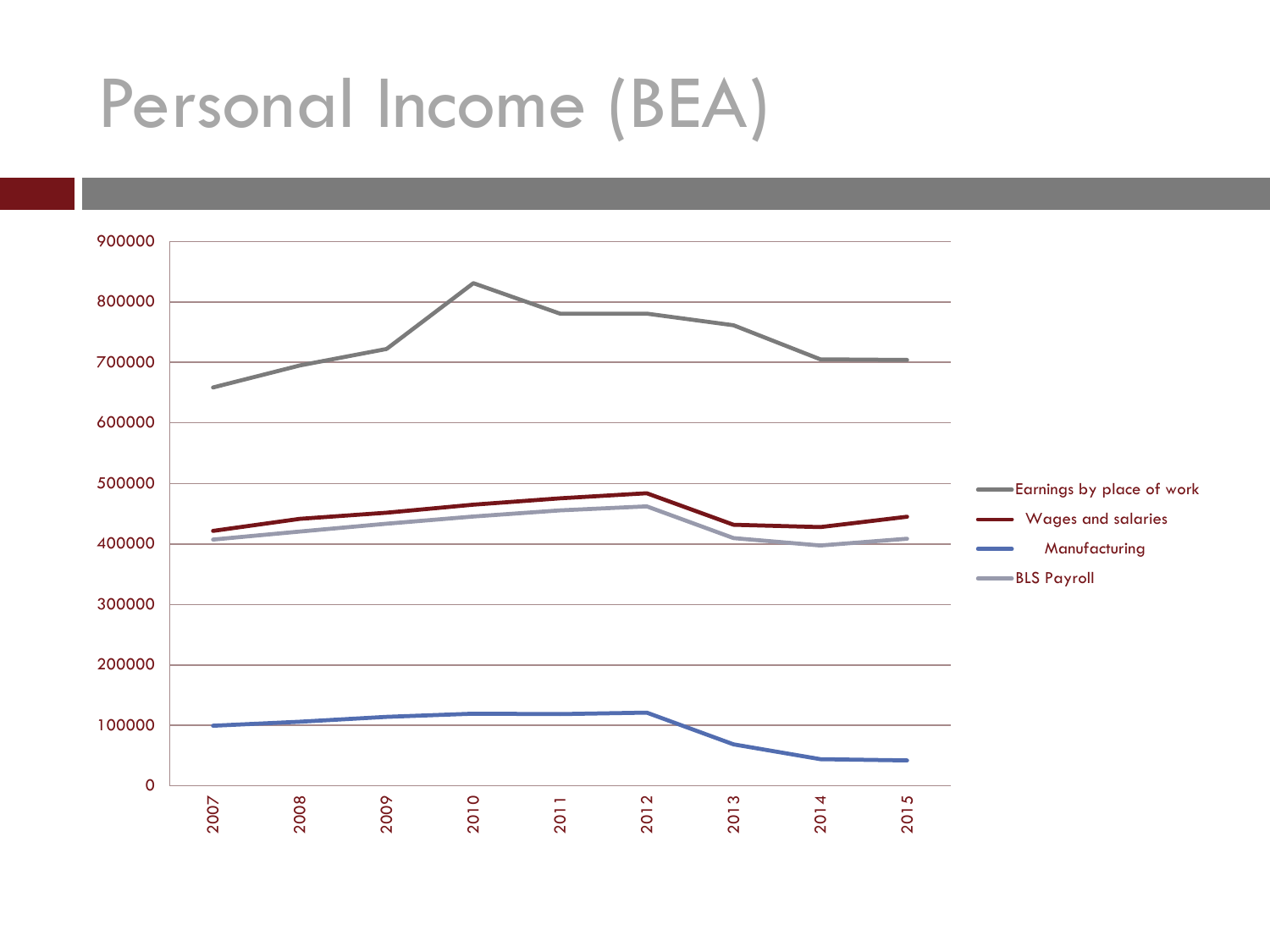## Payroll (CBP)

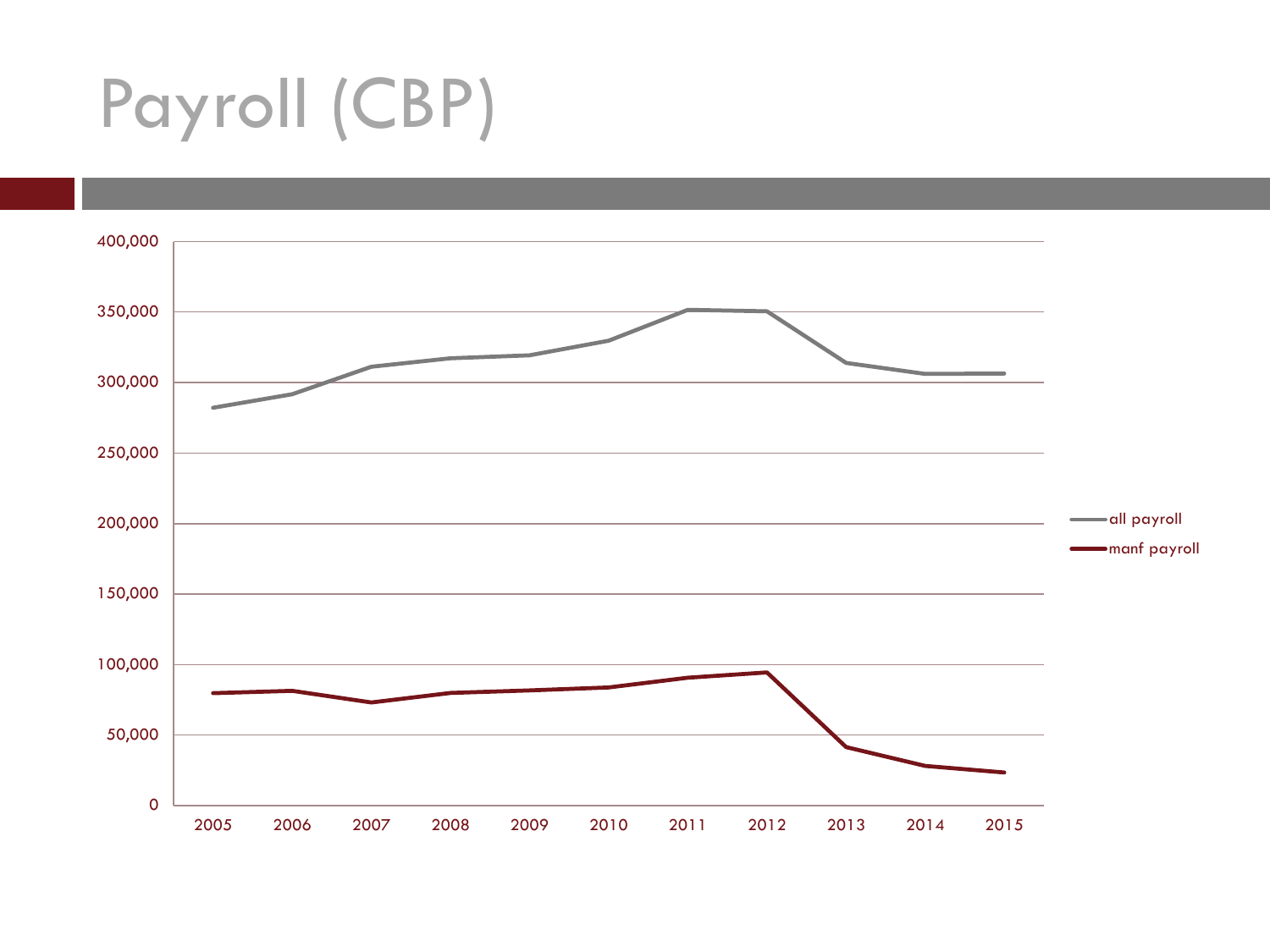#### Labor Income / Earnings

- □ Estimated losses of \$97.1 million to Hale County
- $\Box$  BEA earnings loss = \$56.0 million 2012 2014
- $\Box$  CBP payroll loss = 44.4 million 2012 2014

 $\Box$  Estimated losses of \$45.7 million to Hale County  $\Box$  BEA manf earnings loss = \$77.1 million 2012 -14  $\Box$  CBP payroll loss  $=$  44.4 million 2012 - 2014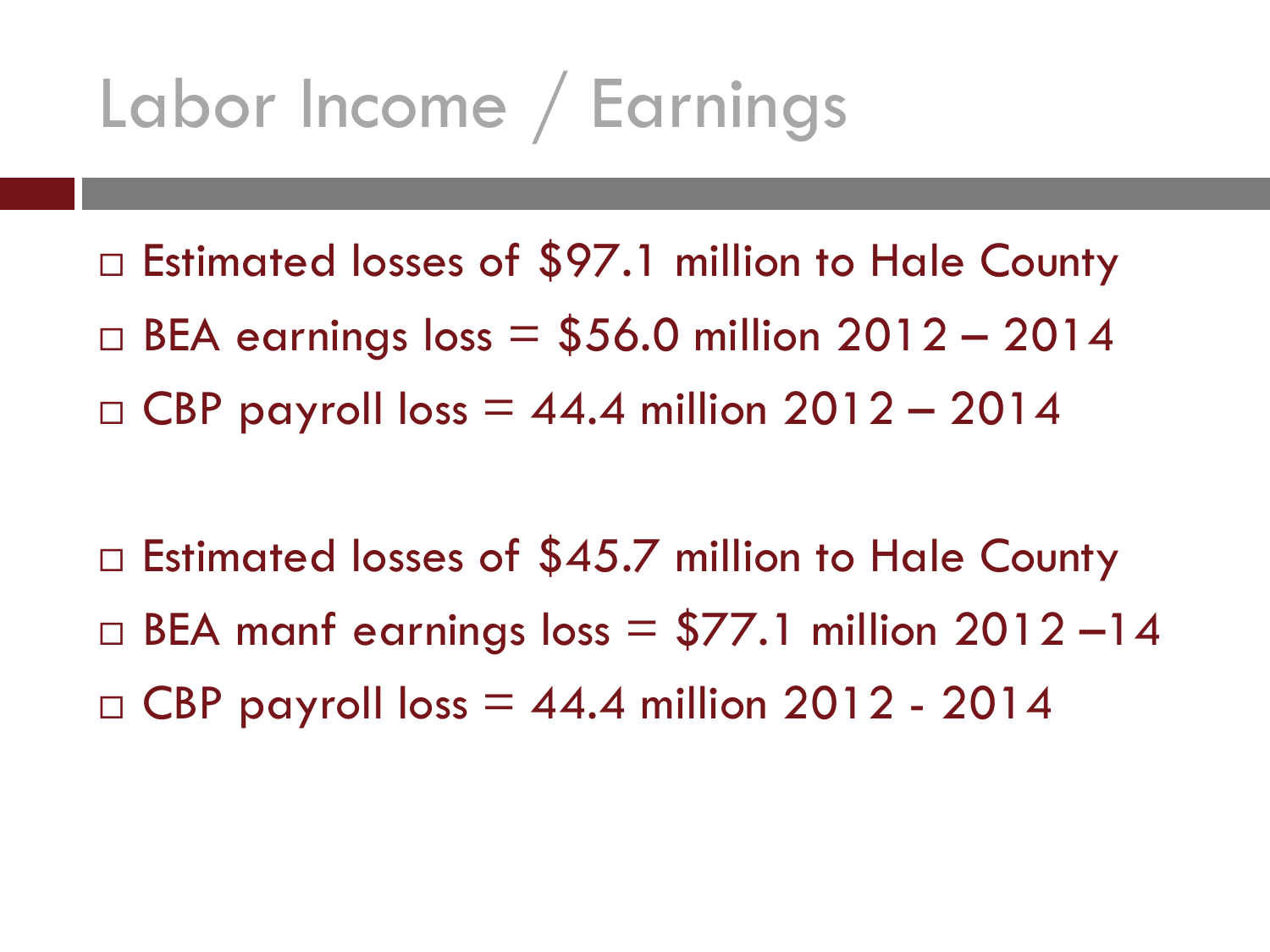### Labor Income / Earnings

- Underestimated direct labor income loss
- Overestimated total labor income loss
- $\Box$  Labor income loss was mitigated by other industries, especially in the  $2^{nd}$  year (2013-14)
- □ Transfer payments up
- □ Indirect effects virtually non-existent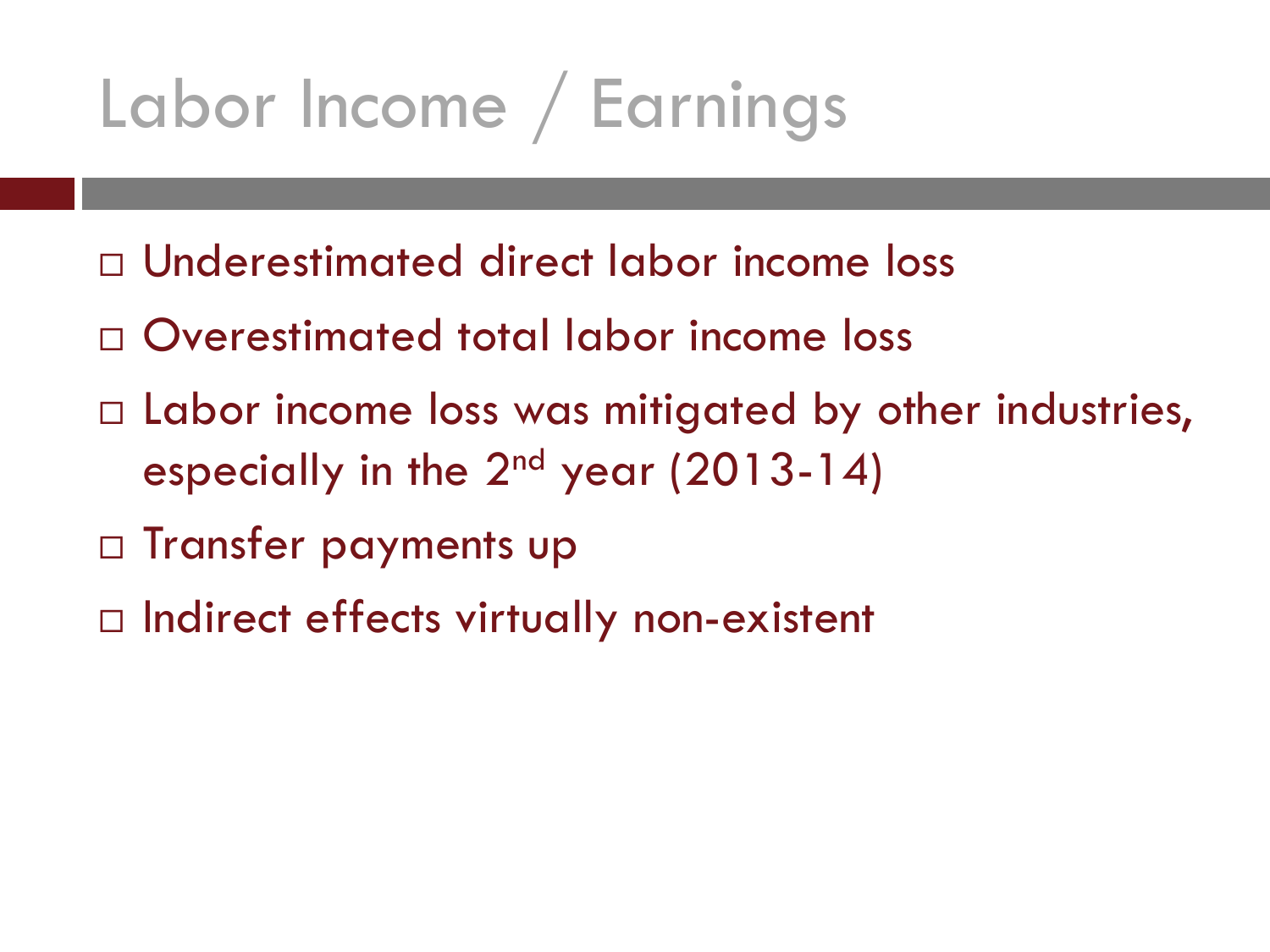#### Bright Spots

- □ 3 new car dealerships
- $\Box$  Wind energy distribution
	- **□ Transportation**
	- Retail
	- Hotel
- □ Hospital expansion

 $\Box$  Temporary adjustments in oil fields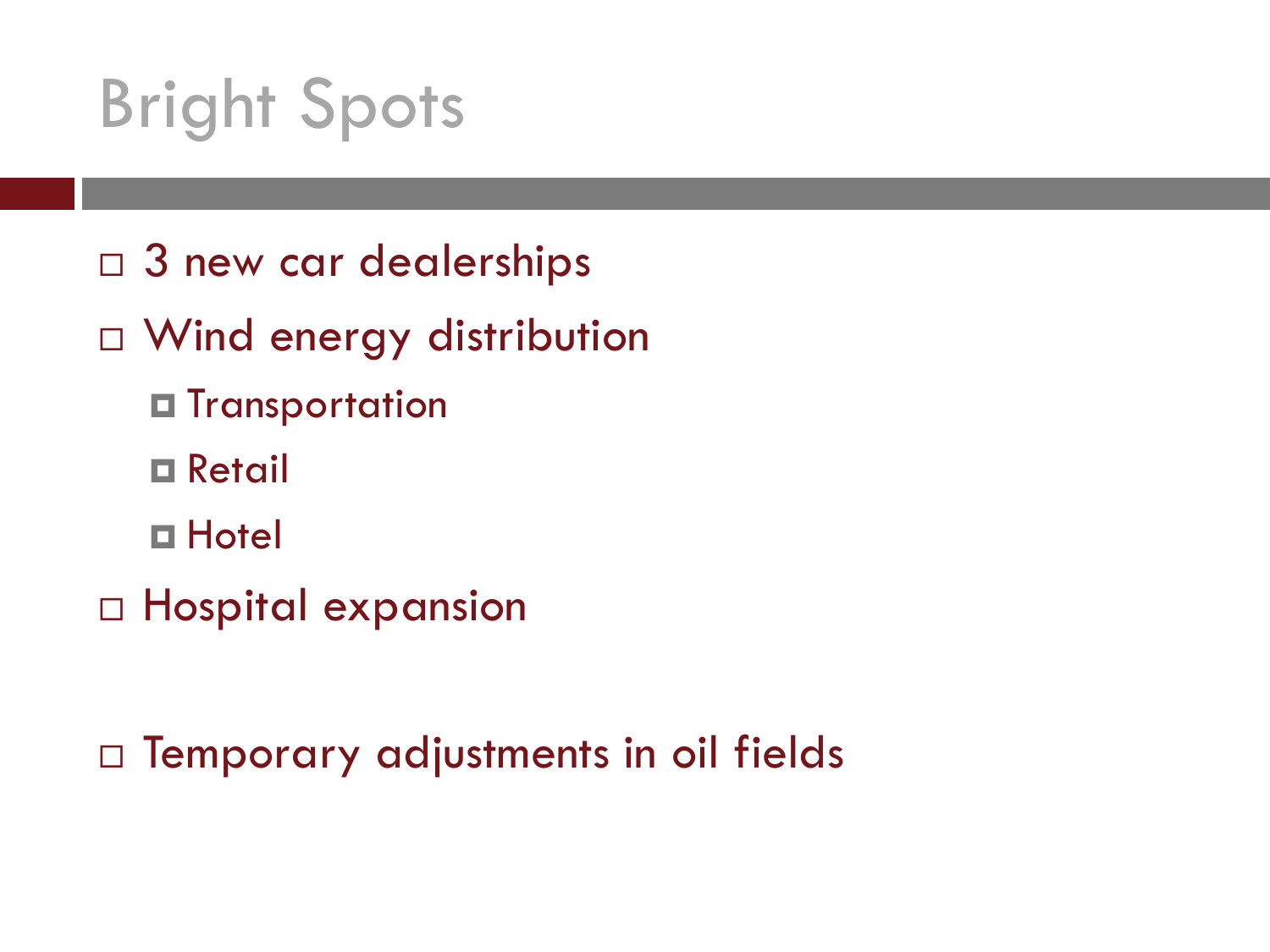#### Estimated Impacts

| <b>Impact</b><br><b>Type</b>   | Output    | <b>Value Added Labor Income</b> |                     | <b>Employm</b><br>ent |
|--------------------------------|-----------|---------------------------------|---------------------|-----------------------|
| <b>Direct</b><br><b>Effect</b> | \$866.6 M | \$199.0 M                       | \$45.7 <sub>M</sub> | 1,462.00              |
| <b>Indirect</b><br>Effect      | \$132.9 M | \$63.9 M                        | \$39.8 M            | 767.4                 |
| Induced<br><b>Effect</b>       | \$36.9 M  | \$22.1 M                        | \$11.7 M            | 366                   |
| <del>Total</del><br>Effect     | \$1.0B    | \$285.9 M                       |                     | $$97.2 M$ $2,595.40$  |
| Direct $+$<br>Induced          | \$903.5 M | \$221.9 M                       | \$57.4 <sub>M</sub> | 1,828.0               |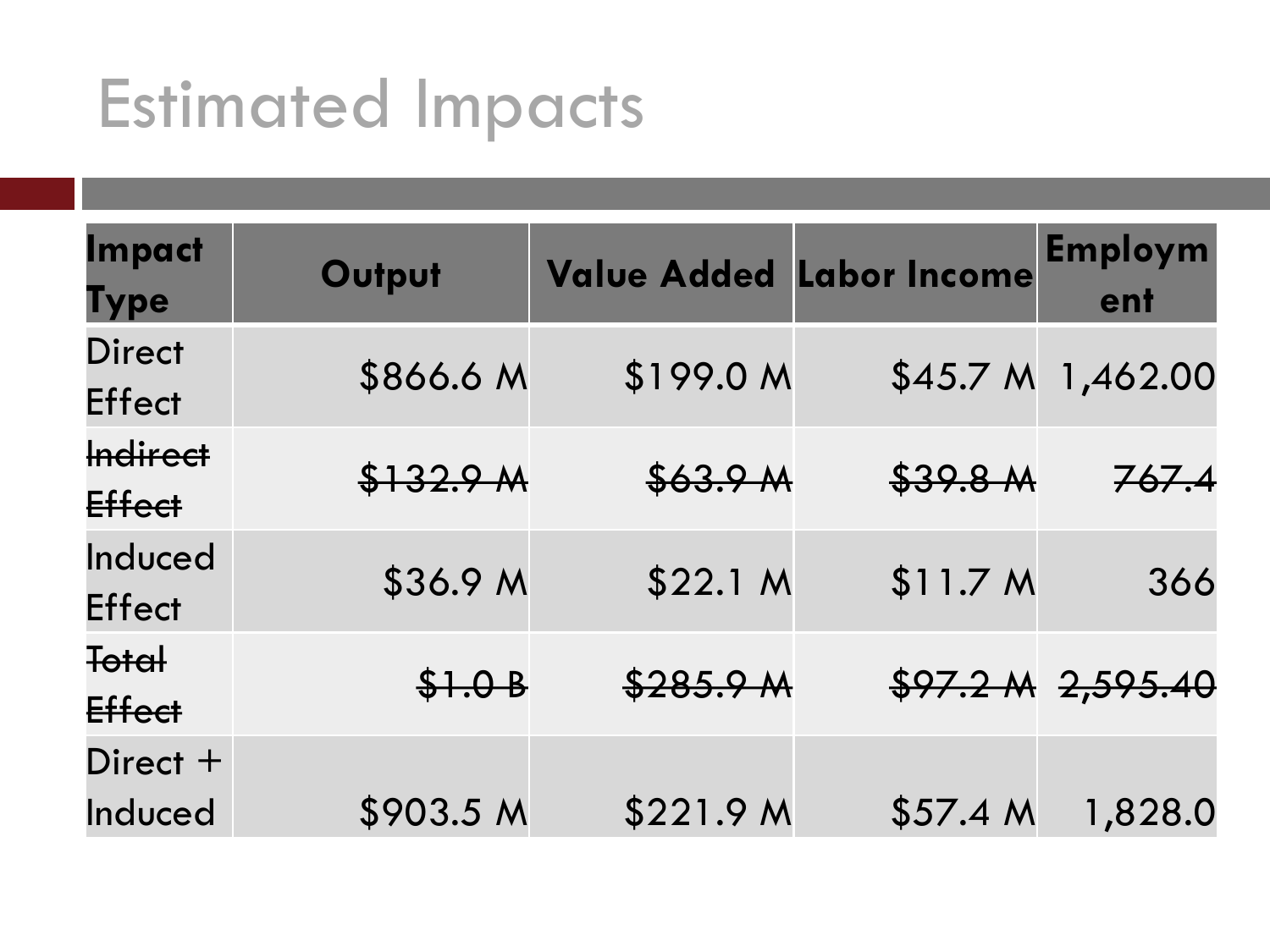#### IMPLAN Variation Year-to-Year

| Year | Industry<br>Code | Output        | <b>Employee</b><br><b>Compensation</b> |
|------|------------------|---------------|----------------------------------------|
| 2009 | 59               | \$947,225,024 | \$76,026,480                           |
| 2012 | 59               | \$629,761,719 | \$70,062,576                           |
| 2013 | 89               | \$481,030,945 | \$30,793,751                           |
| 2014 | 89               | \$160,829,117 | \$9,273,456                            |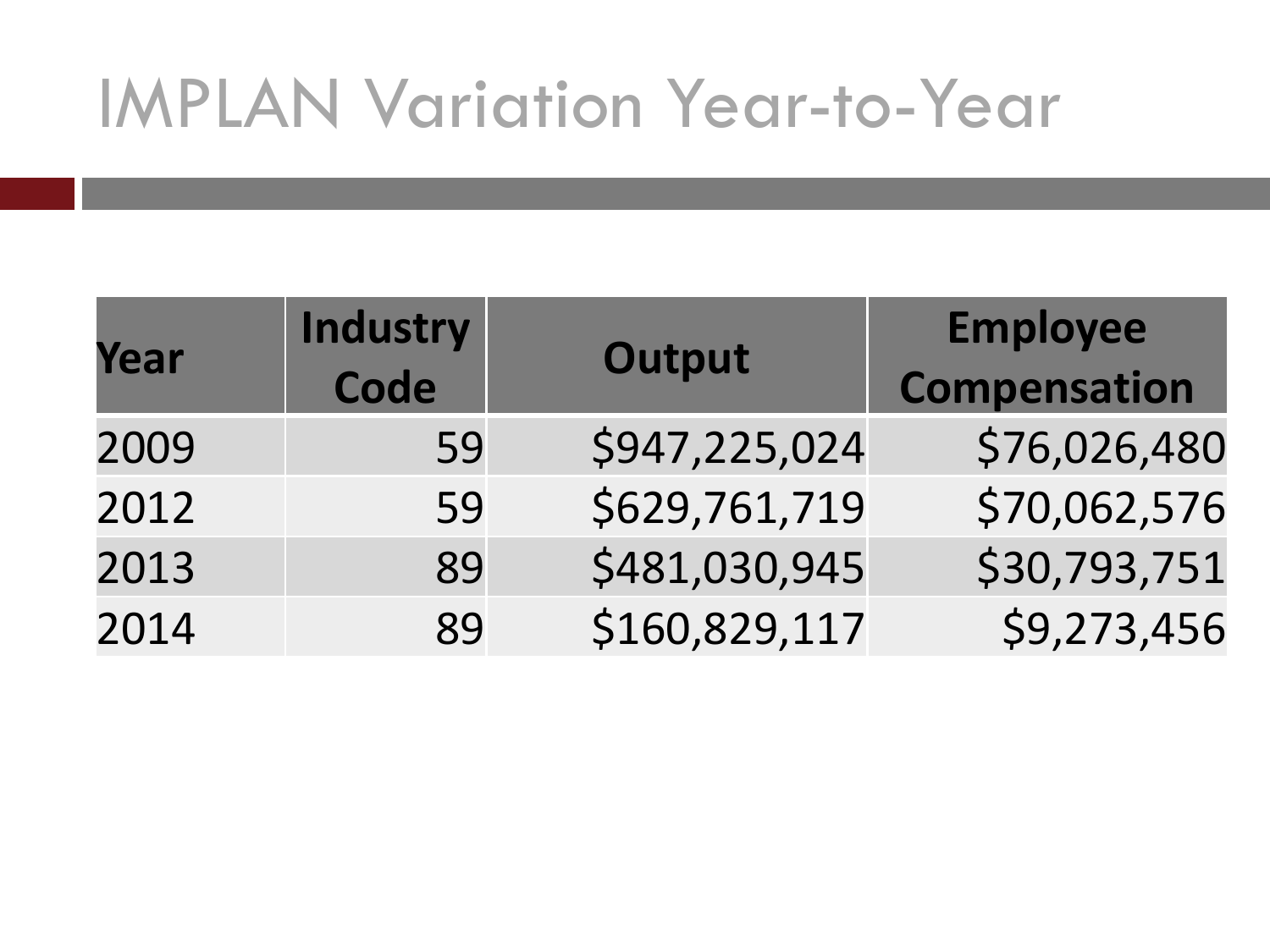#### IMPLAN Meat Processing Sector **Multipliers**

|      |        | Value        | Labor  | Employ- |
|------|--------|--------------|--------|---------|
|      | Output | <b>Added</b> | Income | ment    |
| 2009 | 1.2639 | 0.3660       | 0.1378 | 4.0259  |
| 2012 | 1.1514 | 0.1604       | 0.1534 | 4.2362  |
| 2013 | 1.1788 | 0.2383       | 0.1350 | 3.0200  |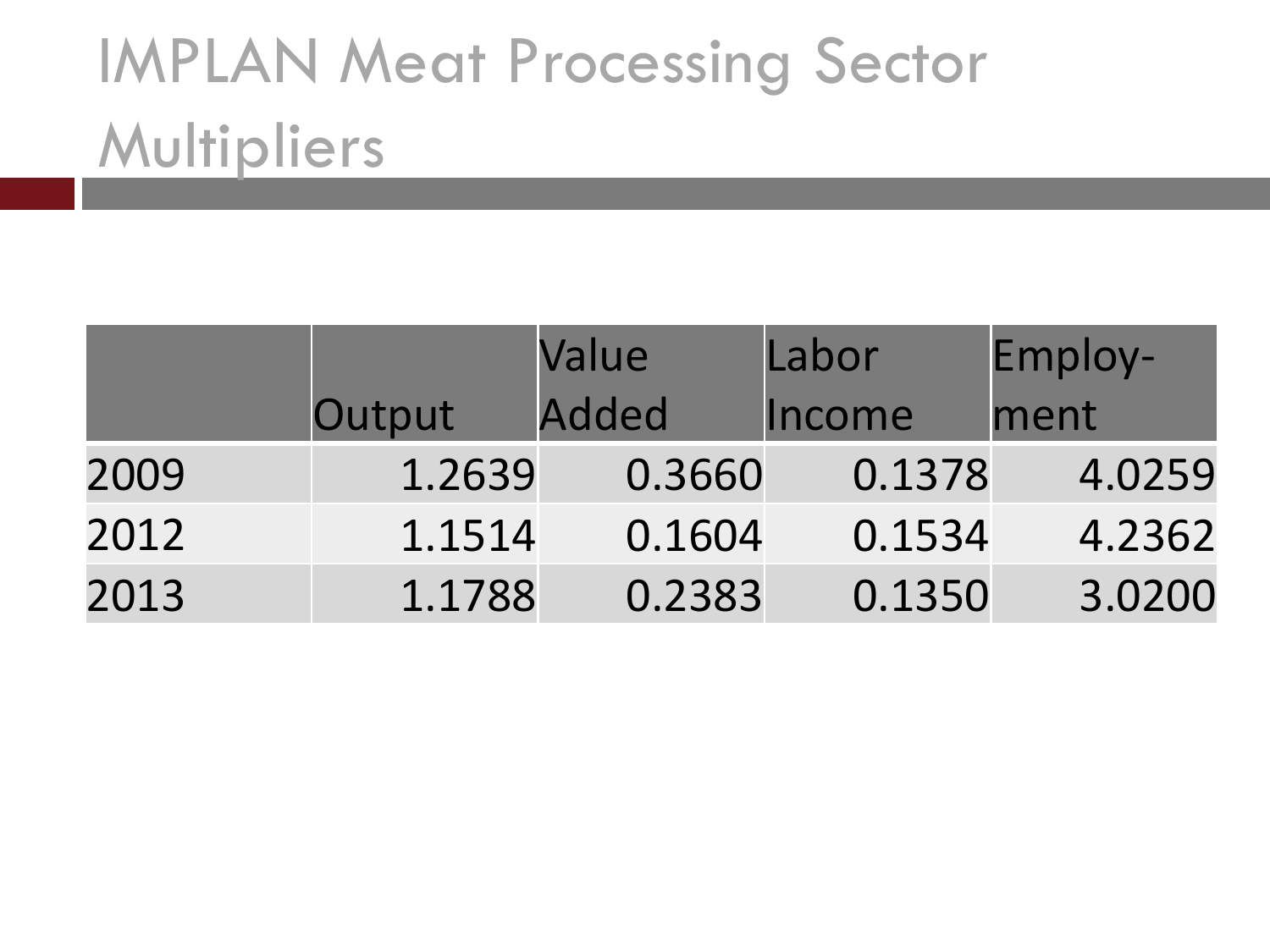#### Impacts using different data years

|      |           | Value        | Labor     | Employ- |
|------|-----------|--------------|-----------|---------|
|      | Output    | <b>Added</b> | Income    | ment    |
| 2009 | \$1.0 B   | \$285.9 M    | \$97.2 M  | 2,595.4 |
| 2012 | \$662.1 M | \$69.1 M     | \$73.8 M  | 1,759.0 |
| 2013 | \$1.4 B   | \$254.5 M    | \$139.7 M | 2,728.9 |

|      | <b>Estimated Direct</b> |
|------|-------------------------|
| 2009 | \$866.6 M               |
| 2012 | \$626.1 M               |
| 2013 | \$1.2 B                 |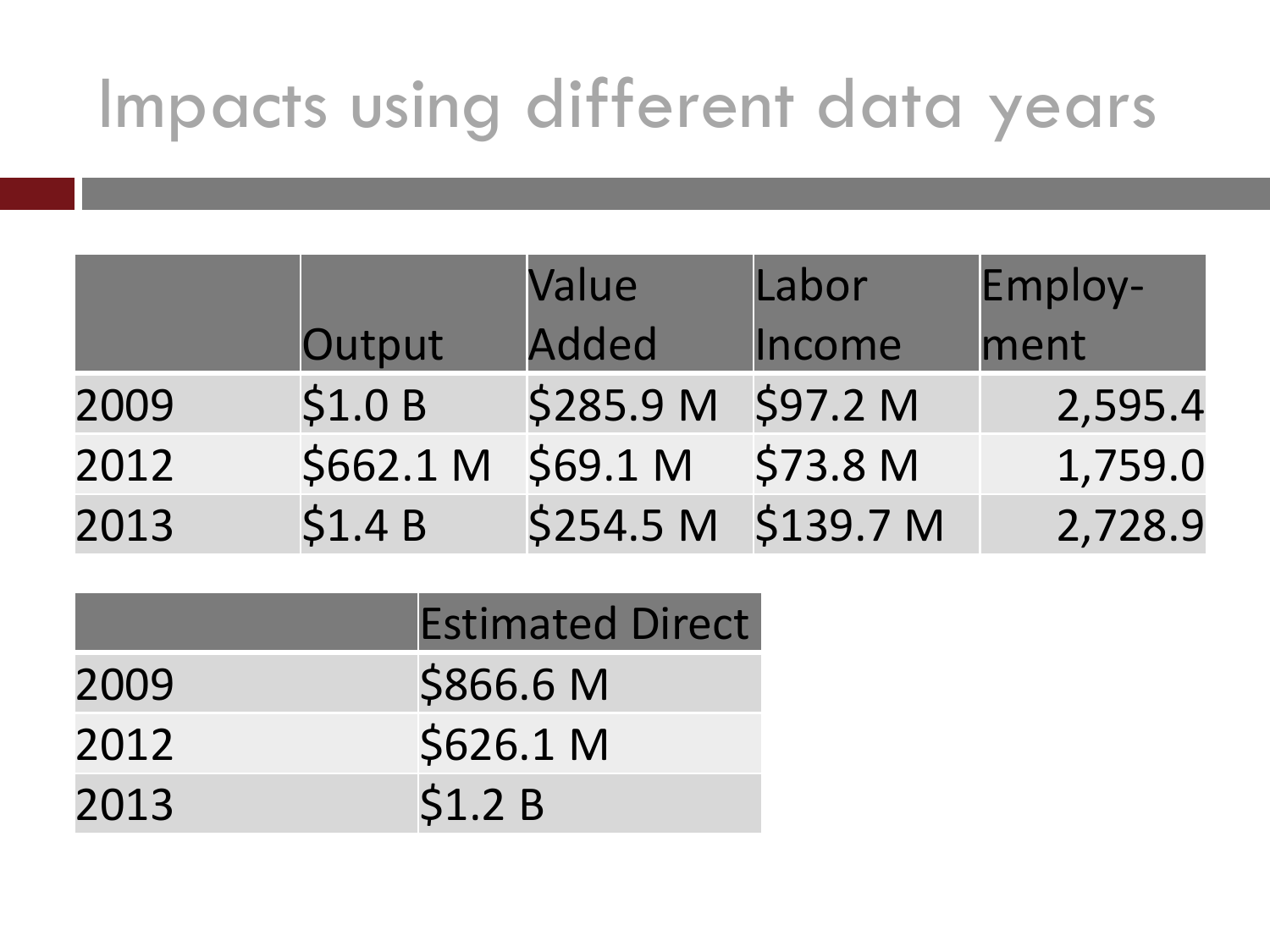#### Conclusions—Impact Analysis

- $\Box$  I-O performed well for this plant closure with ongoing losses (at least two years out)
- $\Box$  The data year matters and should be selected to match the event or approximate current conditions
- □ Test data and assumptions against other IMPLAN and non-IMPLAN data and studies
- Customization of the model to local conditions is important if possible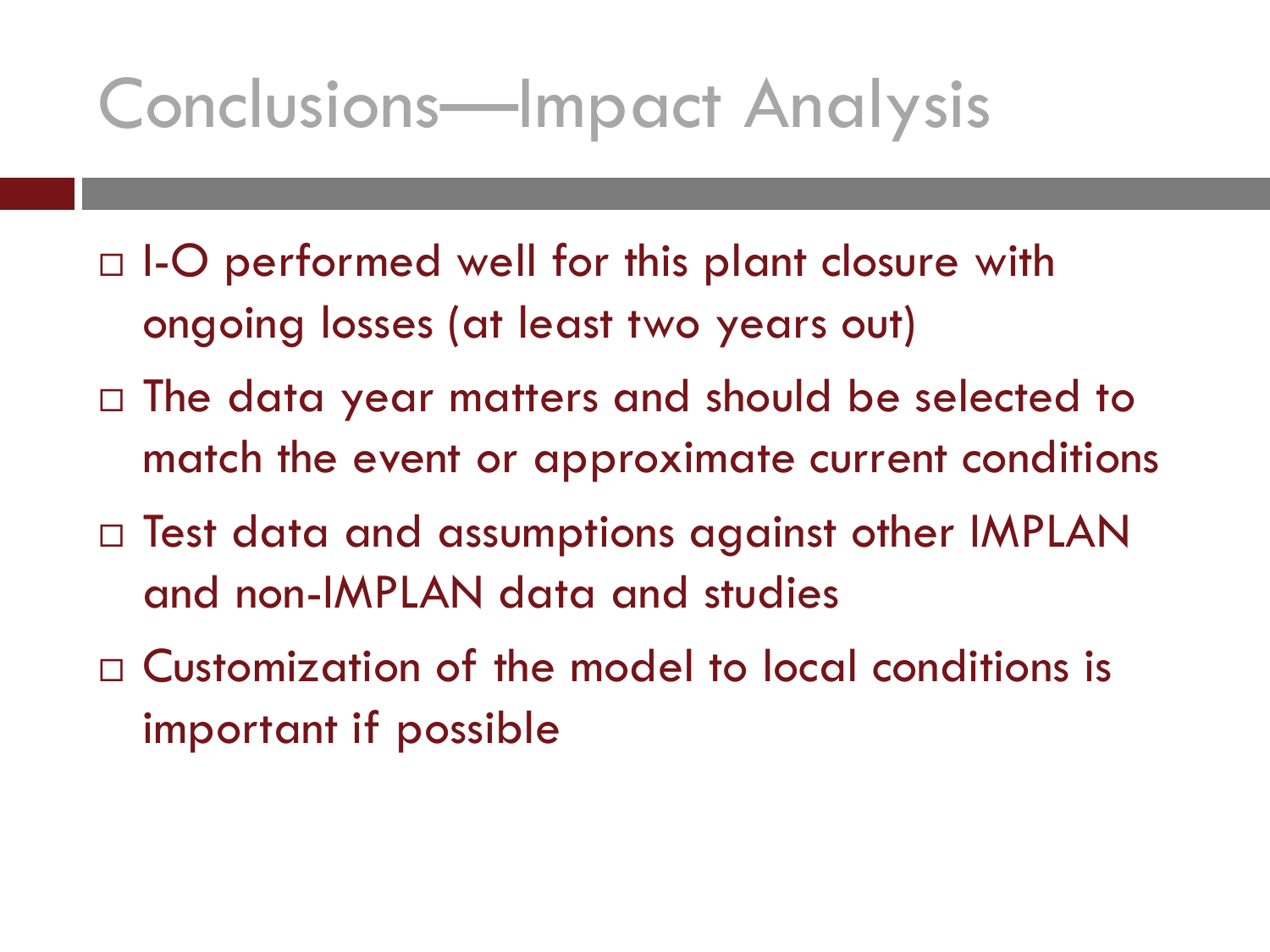#### Conclusions—Community Response

- **Economies are resilient**
- Job re-training is important
- Self-employment may become more important and can be cultivated
- $\Box$  Look for new competitive advantages